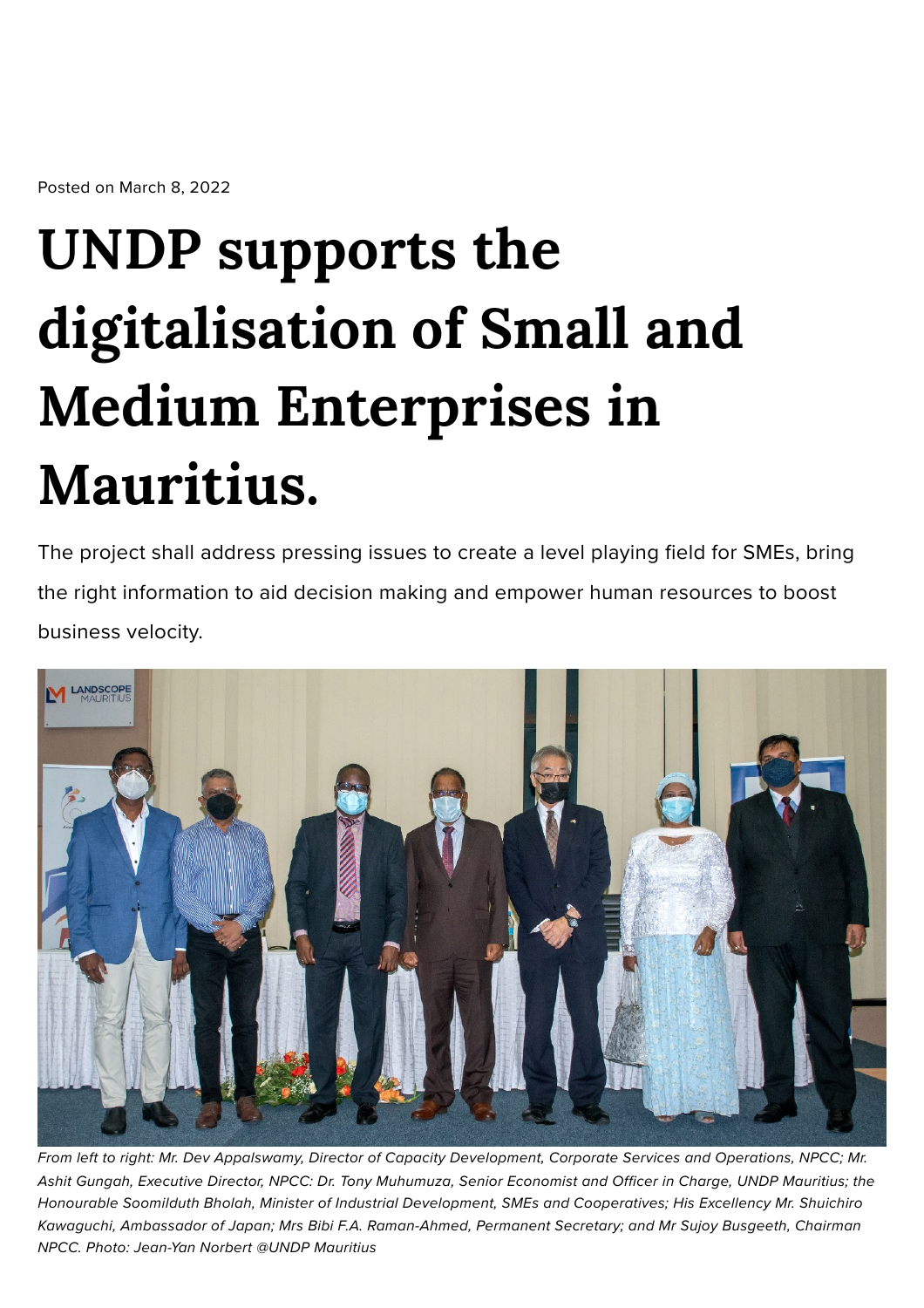The launching ceremony for the 'Enterprise Go Digital' project was held on 04 March 2022 at the Atal Bihari Vajpayee Tower in Ebène. The event was organised by the National Productivity and Competitiveness Council (NPCC), in collaboration with the United Nations Development Programme (UNDP) Country Office and the Government of Japan. The launch was attended by the Honourable Soomilduth Bholah, Minister of Industrial Development, SMEs and Cooperatives; His Excellency, Mr. Shuichiro Kawaguchi, Ambassador of Japan; Dr. Tony Muhumuza, Officer in Charge, UNDP Mauritius and Seychelles; and Mr Ashit Gungah, Executive Director, NPCC.

Supported by the UNDP with financial assistance from the Government of Japan, the 'Enterprise Go Digital' project is part of UNDP's inclusive and multi sectoral response to COVID-19 through digital transformation and capacity development. The project will enable SMEs to keep up with the pace of technological change in the global economy and enhance productivity. The aim of this project is to strengthen the resilience of SMEs in the current COVID-19 crisis by providing funding for the implementation of digital solutions. The project shall address pressing issues to create a level of playing field for the SME ecosystem; bring the right information to aid decision making; and empower human resources to boost business velocity.

## Digitalisation: The Way Forward

During the event, Mr Ashit Gungah, Executive Director of the NPCC, explained that the economy is experiencing a non-stop digital revolution. He stressed that "digitalisation is key to boosting productivity, which is the main engine of prosperity and income."

Dr. Tony Muhumuza, the UNDP Senior Economist representing the UNDP Resident Representative, acknowledged the impact of the pandemic on businesses and emphasised the role of digitalisation in building forward better during these times: "We are operating in unique times that call for reorientation of businesses. Digitalisation offers a range of opportunities for SMEs to improve performance and spur innovation."